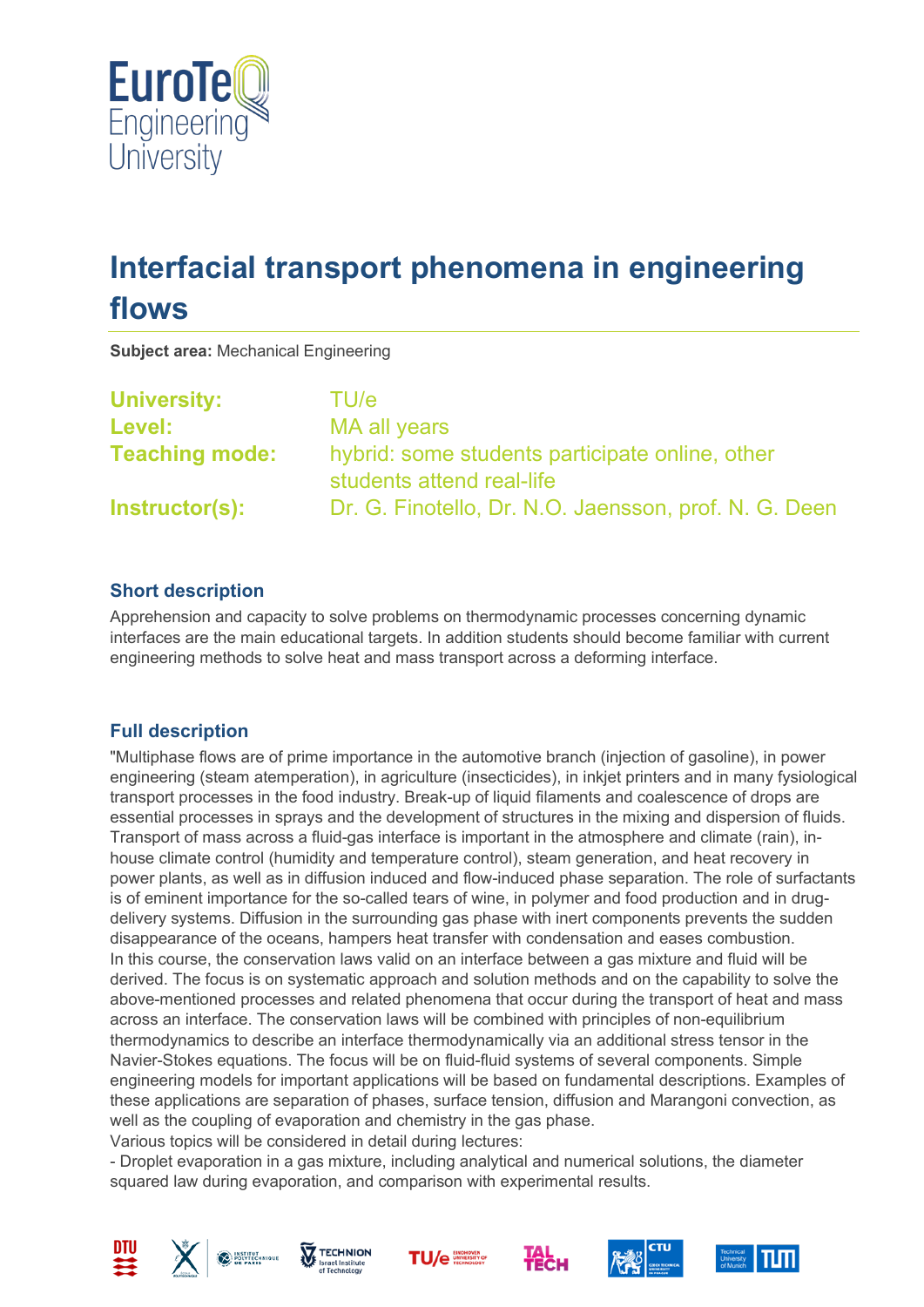

- Gas-liquid flows mass transfer and reaction.
- Mass and Heat transfer in presence of chemical reaction in gas-solid systems."

#### **Learning outcomes**

"Students are able to

- describe the momentum, mass and heat transport phenomena with basic equations;
- develop the basic transport equations for processes at gas-fluid and gas-solid interfaces;
- apply solution methods for processes of interfacial transport phenomena;

• extend knowledge of interfacial transport phenomena to transport phenomena by means of computational fluid dynamics."

#### **General information**

| <b>Contact hours per week:</b>   | 4                                                                                                                                                                                                                               |  |  |
|----------------------------------|---------------------------------------------------------------------------------------------------------------------------------------------------------------------------------------------------------------------------------|--|--|
| <b>Total workload:</b>           | 140 (in student hours for the whole course)                                                                                                                                                                                     |  |  |
| <b>ECTS credits:</b>             | 5                                                                                                                                                                                                                               |  |  |
| Language:                        | English                                                                                                                                                                                                                         |  |  |
| <b>Course start date:</b>        | 07 September 2022                                                                                                                                                                                                               |  |  |
| Course end date:                 | 28 October 2022                                                                                                                                                                                                                 |  |  |
| Add. info about start date:      |                                                                                                                                                                                                                                 |  |  |
| <b>Weekly teaching day/time:</b> | Lectures and Instructions for the assignment are all planned for the time:<br>Wednesday, 15:30-17:30 and Friday, 10.45-12:45                                                                                                    |  |  |
| Time zone:                       | CET (Denmark, Germany, France, Netherlands, Switzerland, Czech<br>Republic)                                                                                                                                                     |  |  |
| <b>Further information:</b>      | The course end date: 28 October (end of lectures) and 5 November<br>(deadline of the Assignment III).                                                                                                                           |  |  |
| <b>Prerequisites:</b>            | Students are assumed to know and master all the basic mathematics and<br>concepts of Heat and Flow. In particular, students should have<br>successfully passed, for instance: Calculus and Introduction Transport<br>Phenomena. |  |  |
| <b>Activities and methods:</b>   | Lectures, Seminars                                                                                                                                                                                                              |  |  |
| <b>Presence on campus:</b>       |                                                                                                                                                                                                                                 |  |  |









**Тесн**